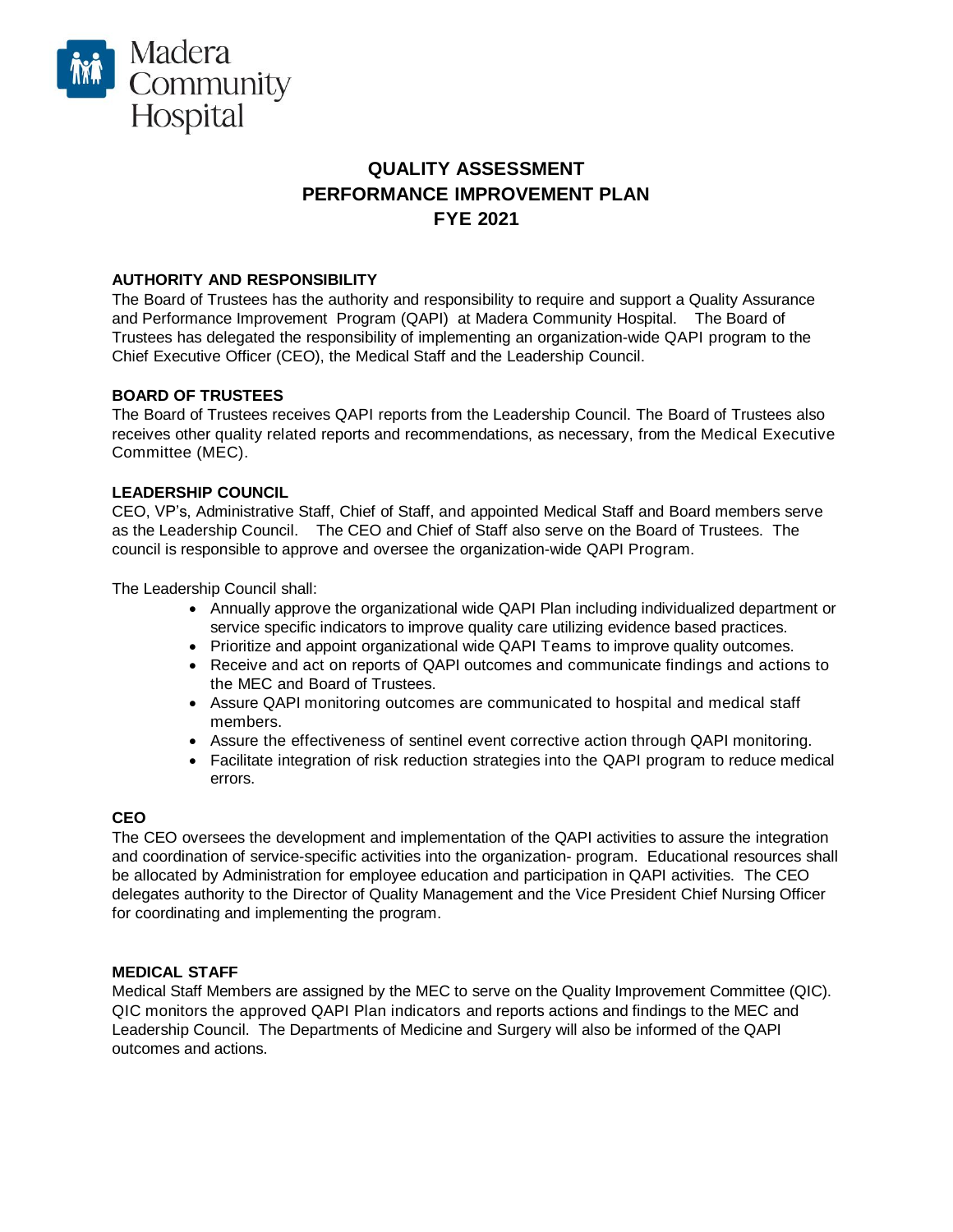# **PLAN**

The organization-wide QAPI Plan encompasses major important aspects of care provided by the hospital and Medical Staff in support of the achievement of MCH's mission and strategic goals. This includes continual quality data measurement, assessment and process improvement activities. The Plan describes the overall process for Departments and Services to collaboratively perform QAPI activities in a systematic manner, including the communication of activities and outcomes directed towards improving quality care and services.

"Department" refers to the Medical Staff departments and "Service" refers to the clinical and non-clinical hospital support services, including those provided under contract. Each Service Director develops a unit specific plan, consistent with the mission and scope of services provided in their unit which describes the goals, standards of practice, standards of care and measurements to be utilized in performance improvement.

# **NURSING SERVICES**

The Chief Nursing Officer is responsible for the integration, development and coordination of the nursing QAPI into the organization-wide performance improvement program through participation and representation of nursing on organizational performance improvement teams in conjunction with the Director of Quality Management. The nursing department also maintains quality control programs as required for safe patient care delivery. The substantive results of nursing QAPI monitors are reported to the assigned Medical Staff Committees, MEC and Leadership Council.

# **QUALITY CONTROL**

Each Service and Department maintains quality control measures and programs as appropriate. The substantive results of quality control programs will be regularly reported to the assigned Medical Staff Teams, MEC and the Leadership Council and Governing Body.

### **EDUCATION**

QAPI education will be provided to the QAPI Teams, Medical Staff, hospital employees and contract employees, MEC, Leadership Council and Board of Trustees. QAPI education will be provided to the Medical Staff members at the time of appointment and reappointment and to hospital employees at the time of hire. Ongoing QAPI education and reports will be provided to all involved employees and Medical Staff members, which is an important component of QAPI activities.

### **PATIENT SAFETY AND MEDICAL ERROR REDUCTION INTEGRATION**

Reduction of medical errors and the delivery of safe patient care is a priority. Occurrences are reported through the electronic event management system and overseen by Risk Management and the department Directors. Individual and trended reports are provided to Administration, Medical Staff and Services for information and follow up. Information related to adverse events, unusual occurrences, medical errors, sentinel events and error reduction is also provided to appropriate Root Cause Analysis committees, QAPI committees and other organizational teams for implementation of risk reduction strategies and monitoring. Aggregate information related to patient safety and the risk management program is reported to the Leadership Committee, MEC and Board of Trustees on a regular basis by Risk Management. Additionally, aggregated event data is reported to CHPSO, the California Hospital Patient Safety Organization, to facilitate state-wide review and learning about safety issues impacting patients in California.

### **INTERDISCIPLINARY QAPI TEAMS**

QAPI teams, appointed by the Leadership Council, are interdisciplinary department and service groups organized to collaboratively measure, assess and improve important functions and processes within the organization. In selecting members for process improvement teams, the organization will select providers who are most closely associated with the processes being studied.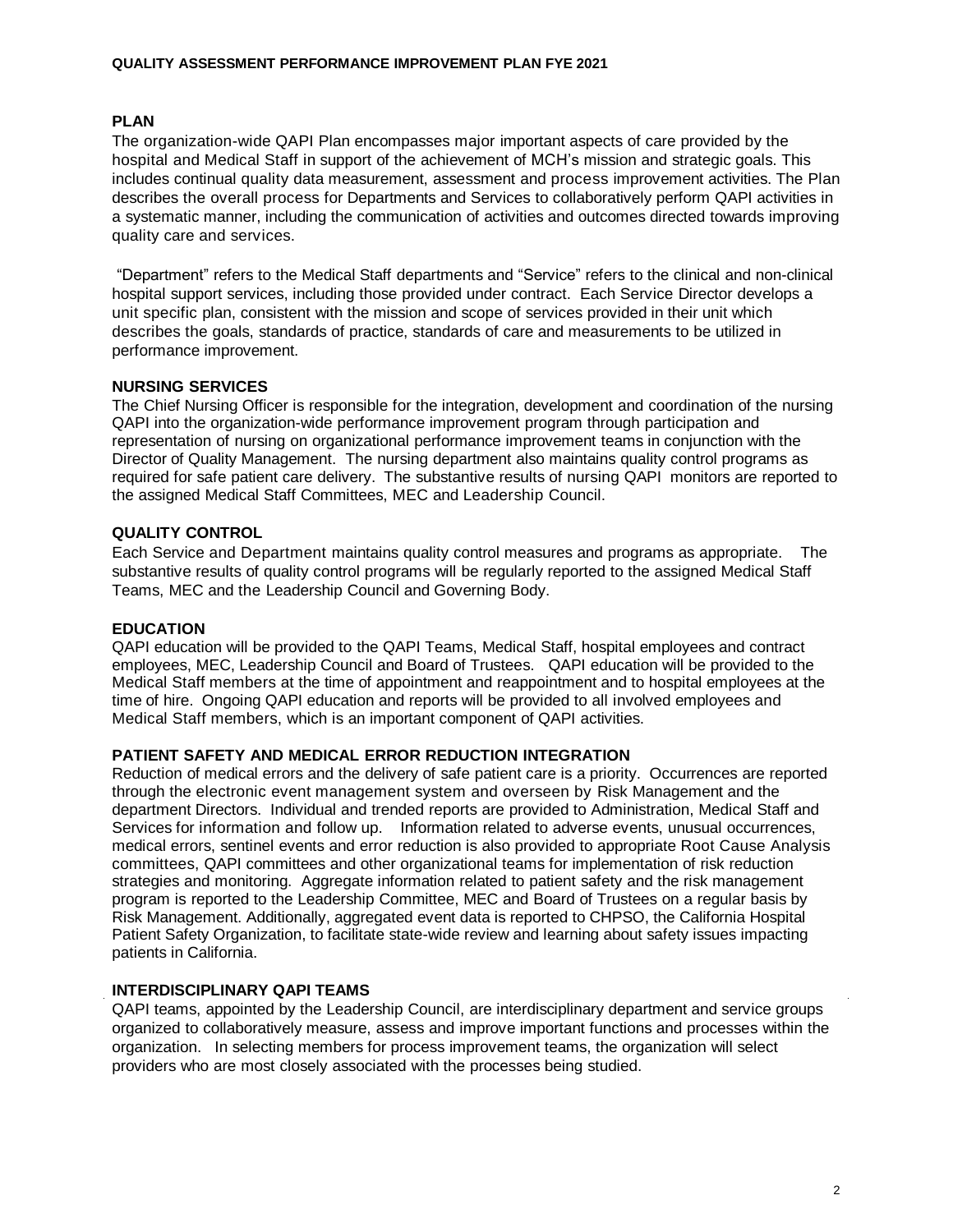# **PLAN \* DO \* CHECK \* ACT**

Process improvement activities are carried out on an ongoing basis, as described in this plan utilizing the rapid cycle Plan\*Do\*Check\*Act (PDCA) model to improve the timeliness of transforming information into activities and improve the care delivery and outcomes. PDCA tests a change in the real work setting by planning it, trying it, observing the results, and acting on what is learned. This is the scientific method used for action-oriented learning. When actions are taken to improve a process, the following elements should occur, if appropriate:

- Plan specific process changes.
- Collect baseline data of performance.
- Implement process changes on a pilot / trial basis.
- Measure and assess the effectiveness of the actions taken.
- If initiated actions do not achieve desired outcomes, then redesign process changes.
- If implemented process changes meet desired outcomes, then implement changes on an organization- wide basis.
- Continue measurement to ensure that the process improvement is maintained.

# **MONITORING**

### **Process Design**

When MCH is designing or redesigning a process or system, they will be based upon;

- MCH's mission and vision.
- The health care needs of the community and input from community leaders.
- The needs and expectations of patients, staff and other customers.
- Department goals and services provided.
- Quality and performance indicators designed to improve quality care delivery and outcomes.
- Up-to-date information including evidence based practice guidelines.
- Performance dimensions (PD) shall include- (A) Efficacy (B) Appropriateness (C) Availability (D), Timeliness (E) Continuity of services with respect to other services/practitioners/organization (F) Safety (G) Efficiency (H) Respect and Caring (I) Effectiveness.
- Quality Indicators (QC codes) may include (R) Required by accreditation or regulatory agency; (S) Standard monitor used in the profession/industry (but not mandated by accreditation or regulatory agency); (M) Monitored to assure the stability of an important process (historically not a problem); (T) Targeted for improvement.

### **Measurement**

MCH has systematic process in place to collect QAPI data.

- Key indicators selected for review shall be prioritized according to high volume, high risk or specific identified problem prone areas.
- Data sources measured may be internal and/or include from external comparative data bases.
- Data is collected monthly and reported quarterly.
- Measures related to quality control activities will also be carried out on an ongoing basis as determined to be necessary by each Department or Service.
- Other indicators identified for focused improvement must be measured until expected outcomes are met and sustained for a minimum of six to nine months.
- Some key indicators may be measured indefinitely.
- Thresholds for Evaluation/Benchmark (TFE/B) shall be based upon targeted performance goals and/or published standards. If no published data is available, measures from past performance may be used.
- Measurement outcomes shall be reliable with high inter-rater reliability. Source data must be verifiable from MCH medical records or from observed data. Statistical measurements must include adequate data sampling, as follows:
	- For a population size of fewer than 30 cases, sample 100% of cases.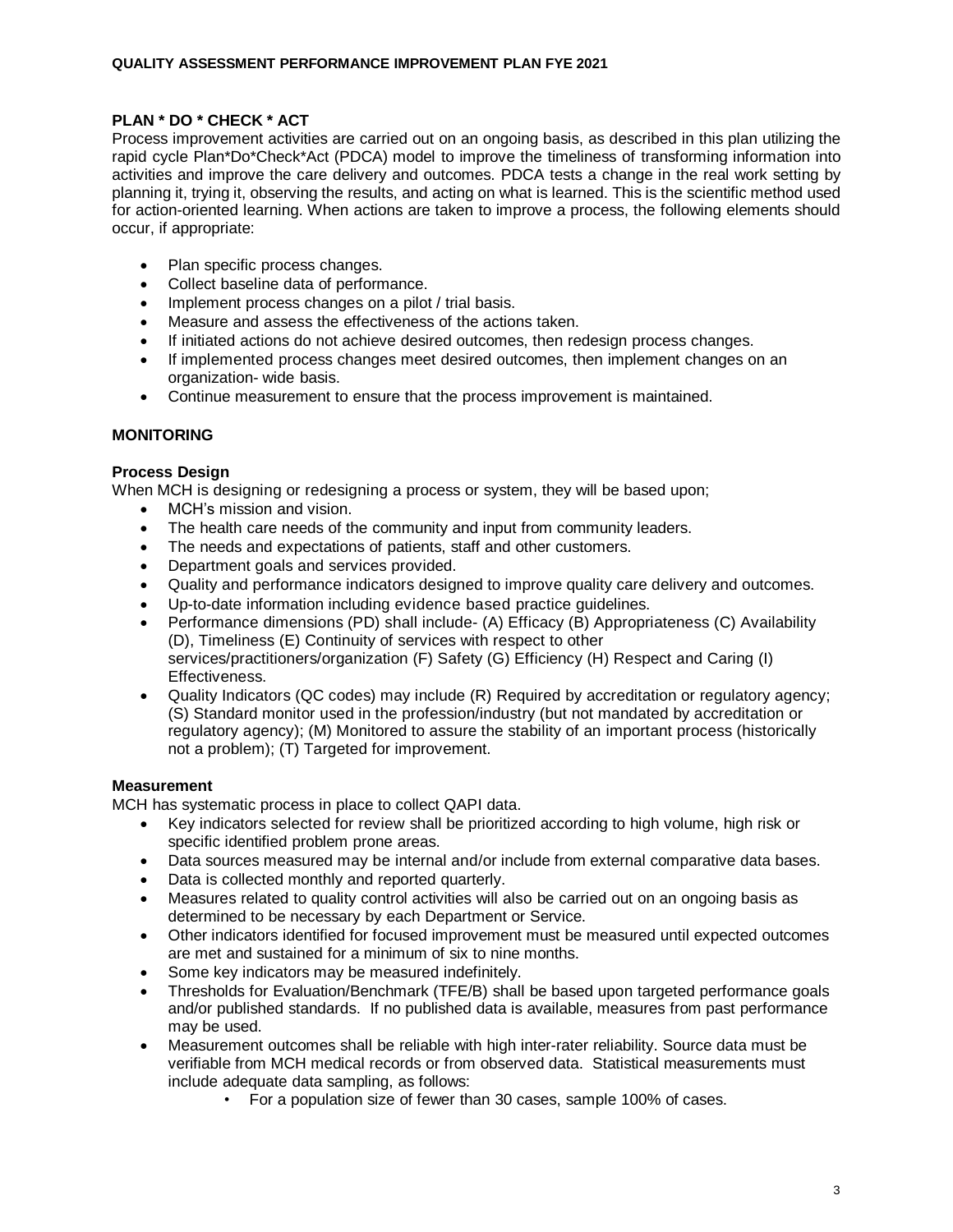- For a population size of 30-100cases, sample 30 cases.
- For a sample population of 101-500 cases, sample 50 cases.
- For a sample population greater than 500 cases sample 70 cases.

# **Assessment and Reporting**

- Utilize assessment tools and techniques including data aggregation, analyzing performance over time, statistical process control, comparative data, comparison to clinical practice guidelines and other techniques that may be appropriate to evaluate the outcome data.
- Reports shall be submitted quarterly per the annual reporting schedule and include verifiably correct numerators and denominators.
- Display results with dashboards, run charts, control charts and other statistical methods. Graphs should include a title, data points, color for distinction of columns or graphs, labeled vertical axis with the key element or process measures, labeled horizontal axis in "time" or specific data points, add targeted benchmarks whenever possible. Added desired direction symbols, chart interpretation text may be added to the chart. Other options include average data points, average centerlines, standard deviations etc. Outcomes below expected thresholds require an analysis and action summarized on the Report.
- Intensified assessments related to a sentinel event will include a thorough and credible root cause analysis.
- Clinical contracted patient care services will be assessed annually by the **Quality Improvement Committee,** Medical Executive Committee and recommendations made to the Leadership Council and Board of Trustees to ensure services meet contractual, patient safety, timeliness and quality requirements.

# **PRIORITIES FOR 2020-2021**

**The priorities for hospital-wide improvement projects for this year include:**

- **1. Severe Sepsis/Septic Shock (SEP-1) – adherence to CMS core measure related to early identification and treatment of severe sepsis and septic shock.**
- **2. Hospital-acquired condition prevention – prevention of CAUTI (Catheter associated urinary tract infections), CLBSI (Central-line associated blood stream infection), MRSA, C-diff and VRE prevention, pressure ulcer prevention and other post-surgical complications.**
- **3. Medication Error Prevention Program – all titratable medication infusions will be administered per MD orders that include parameters, with appropriate documentation of RASS goals as applicable.**
- **4. Patient Experience improvement – using Press Ganey as our vendor, Madera Community Hospital will address the patient experience by review of HCAHPS surveys with identification of best practices and implementation of action plans to improve scores. All grievances shall be investigated and resolved within the 30 days rule per MCH policy.**
- **5. Expansion of Culture of Safety Program – implementation of Just Culture principles and AHRQ's Culture of Safety survey. Service specific results will be analyzed with action plans designed and implemented at the service unit level to ensure the service unit staff will be able to address their own unique needs.**

# **ANNUAL EVALUATION**

An annual report, summarizing outcomes of the QAPI program will be submitted to the Leadership Council for approval at the end of the plan year. The report will contain information regarding opportunities identified to improve care through the QAPI process, the effectiveness of actions taken**.**  Council recommendations regarding reported outcomes will be sent to the QIC and MEC.This annual report serves as the basis for development of the subsequent annual QAPI Plan. The Leadership Council shall forward the annual summary to the Medical Executive Committee and Board of Trustees.